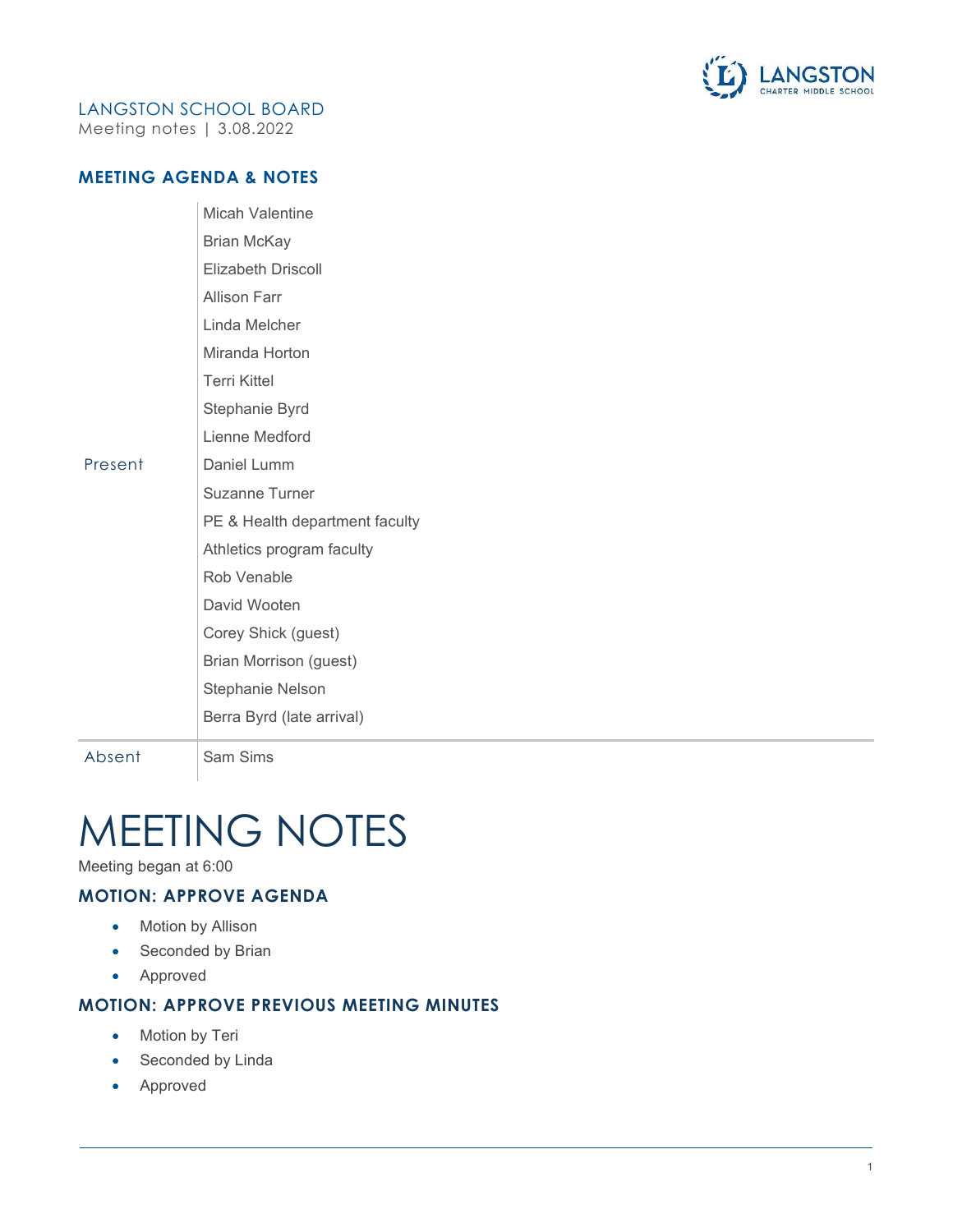Meeting notes | 3.08.2022

#### PE, HEALTH, & ATHLETICS PROGRAM

- Jason Moore, Ian McKenzie, and June Dees shared
- Needed PE and health program supplies are funded through student activity fees
- Consider future fundraising or sponsorship opportunities for athletics program

#### REPORTS

- David Wooten, Principal
	- o Posted board self-nomination ballots and communicated process
	- $\circ$  Had a student death not part of Langston but known by students from elementary school: Thanks to Greenville County Schools for responding quickly and offering counseling to students
	- o State testing is coming; MAP testing will be in April
	- o Quarter 3 ends on Thursday and Spring Break starts Friday, April 18
	- o DC trip is set for June 3 and receiving good feedback on third party management company
	- o COVID-19 Update
		- Students who test positive still quarantine but no longer have to quarantine contacts of those students following Greenville County Schools protocol
	- $\circ$  Microsoft subscription will increase by \$1/student/month; along with other cost increases, may result in increase to student supply fee for 2022-23
	- o Would like to explore redesigning school website
		- **Consider including in 2022-23 budget**
	- o Exploring a program with ThinkShops at Clemson that utilizes StrengthsFinder and focus on single-gender strategies to provide continuing education opportunity for faculty
		- Have not completed single-gender strategy training focus for faculty in several years and is a foundational structure of school
		- **Consider including in 2022-23 budget**
	- o Active shooter training for teachers with Active Response will be on April 1, 2022
- Lienne Medford
	- o No report
- Daniel Lumm
	- o No report
- Sam Sims (remote; only joined for his report)
	- o Divided project into two phases
		- Phase 1: 4-6 weeks work including sidewalk, new canopy, some sod, survey (work approved by school board and budget approved by foundation board)
		- Phase 2: 11 weeks including sports courts, additional sidewalk, sod, fences, tree removals, relocation of existing canopies (budget and work plan in progress)
		- Both phases can happen at the same time
		- Consider completing phase 1 or phase 1 plus some elements of phase 2 only this summer for timing considerations; determine impact to budget and the second part of phase 2 can be completed without disrupting already completed work
		- Sub-committee to meet in the next few weeks to discuss